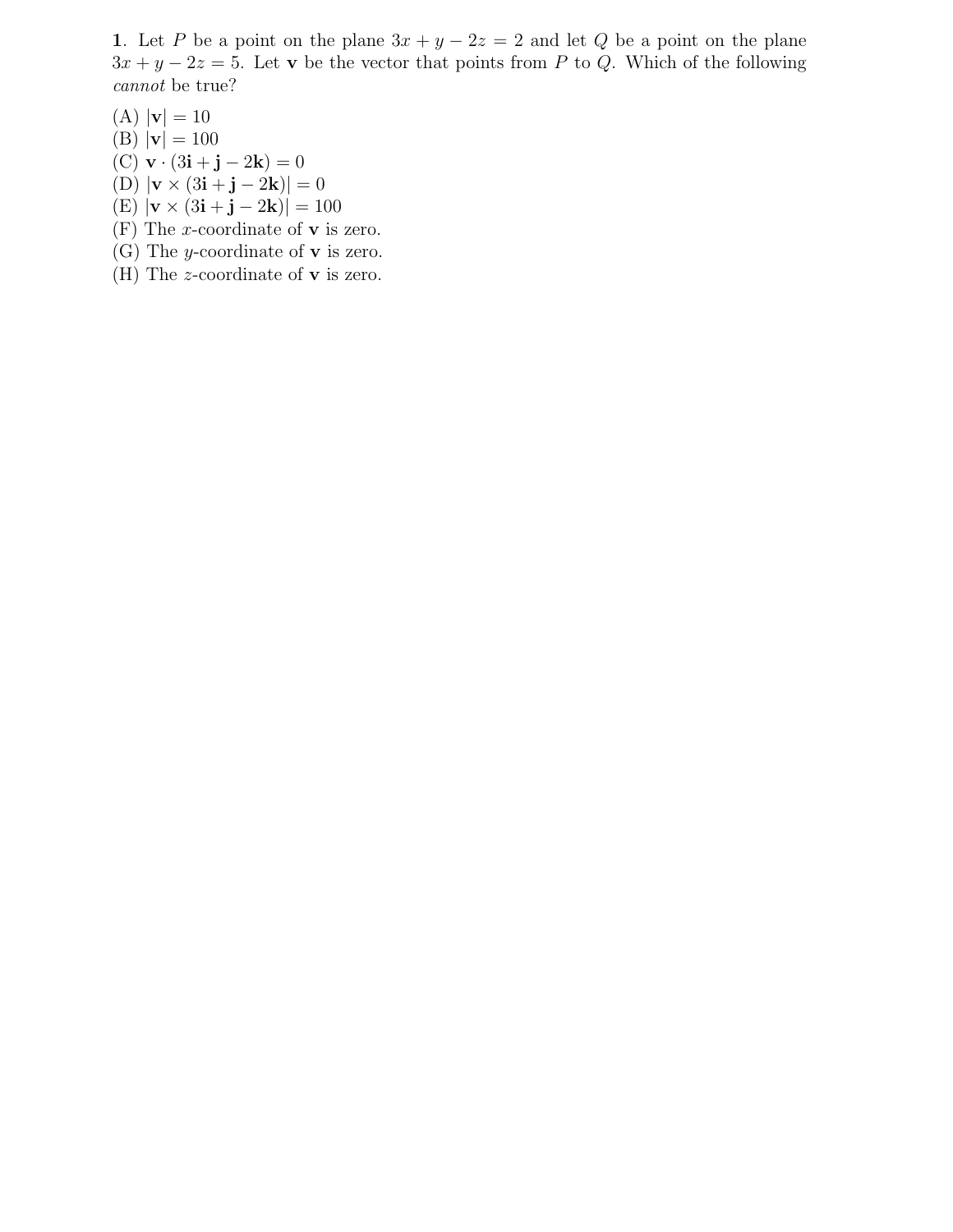2. In October 2010, Josh Scobee of the Jacksonville Jaguars kicked a remarkable lastsecond 60-yard (180 feet) field goal to beat the Indianapolis Colts. The football left the ground with an initial horizontal velocity of 45 feet per second toward the goalpost and an initial upward velocity of 67 feet per second. The crossbar of the goalpost is 10 feet high. By how many feet did the ball clear the crossbar? (Assume the acceleration due to gravity is  $32 \text{ ft/sec}^2$  and ignore wind resistance.)

| $(A)$ 2 feet  | $(B)$ 4 feet  | $(C)$ 6 feet  | $(D)$ 8 feet  |
|---------------|---------------|---------------|---------------|
| $(E)$ 10 feet | $(F)$ 12 feet | $(G)$ 14 feet | $(H)$ 16 feet |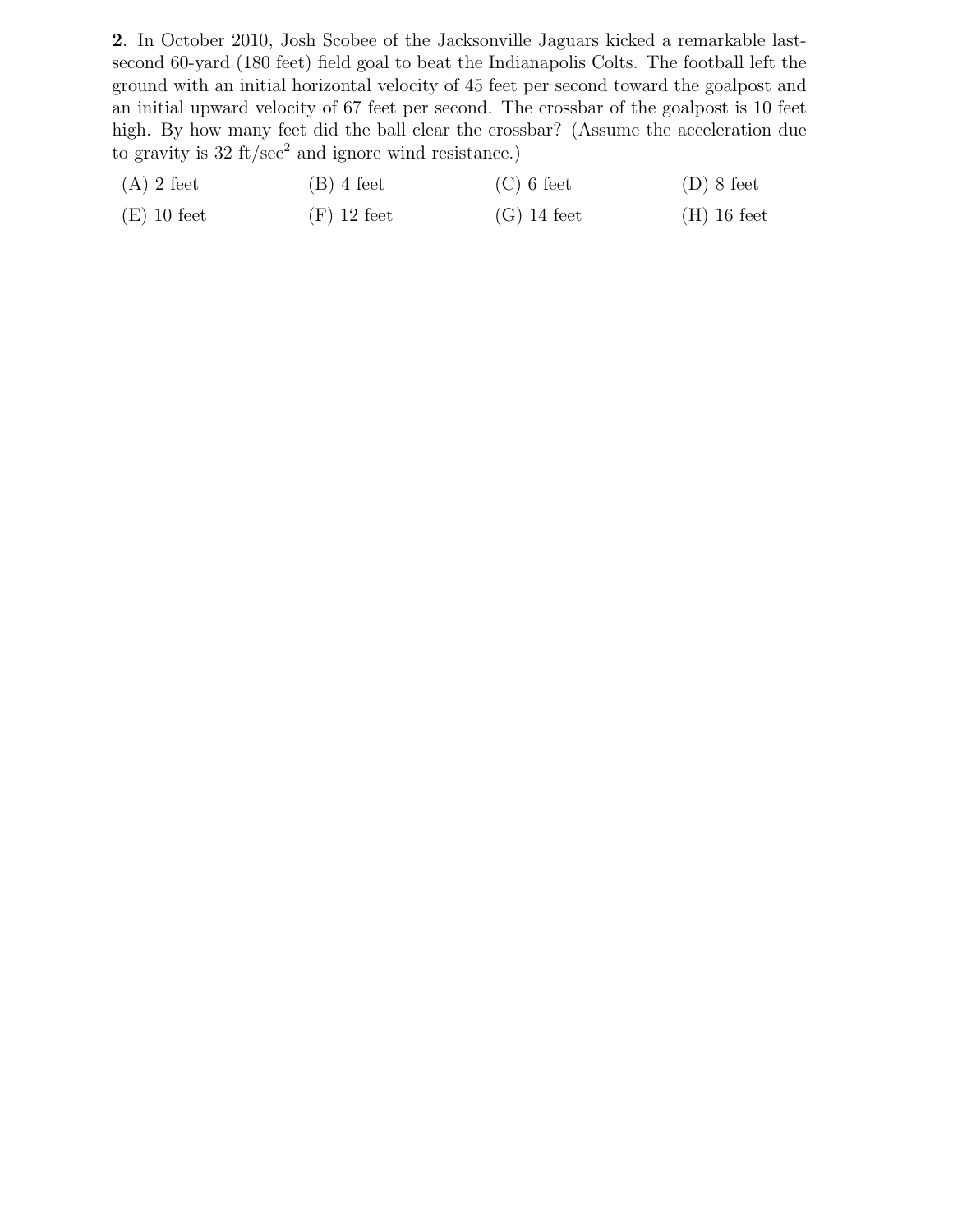**3**. Let P be the plane tangent to the graph of  $x^2e^{2y-z} = 4$  at the point  $(2,1,2)$ . At what point does  $P$  intersect the  $z$ -axis?

| $(A)$ $(0,0,3)$          | $(B)$ $(0,0,2)$   | $(C)$ $(0,0,1)$   | $(D)$ $(0,0,0)$    |
|--------------------------|-------------------|-------------------|--------------------|
| $(\Box)$ $(\cap \cap$ 1) | $(D)$ $(0, 0, 0)$ | $(0)$ $(0, 0, 0)$ | $(TT)$ $(0, 0, 1)$ |

(E)  $(0, 0, -1)$  (F)  $(0, 0, -2)$  (G)  $(0, 0, -3)$  (H)  $(0, 0, -4)$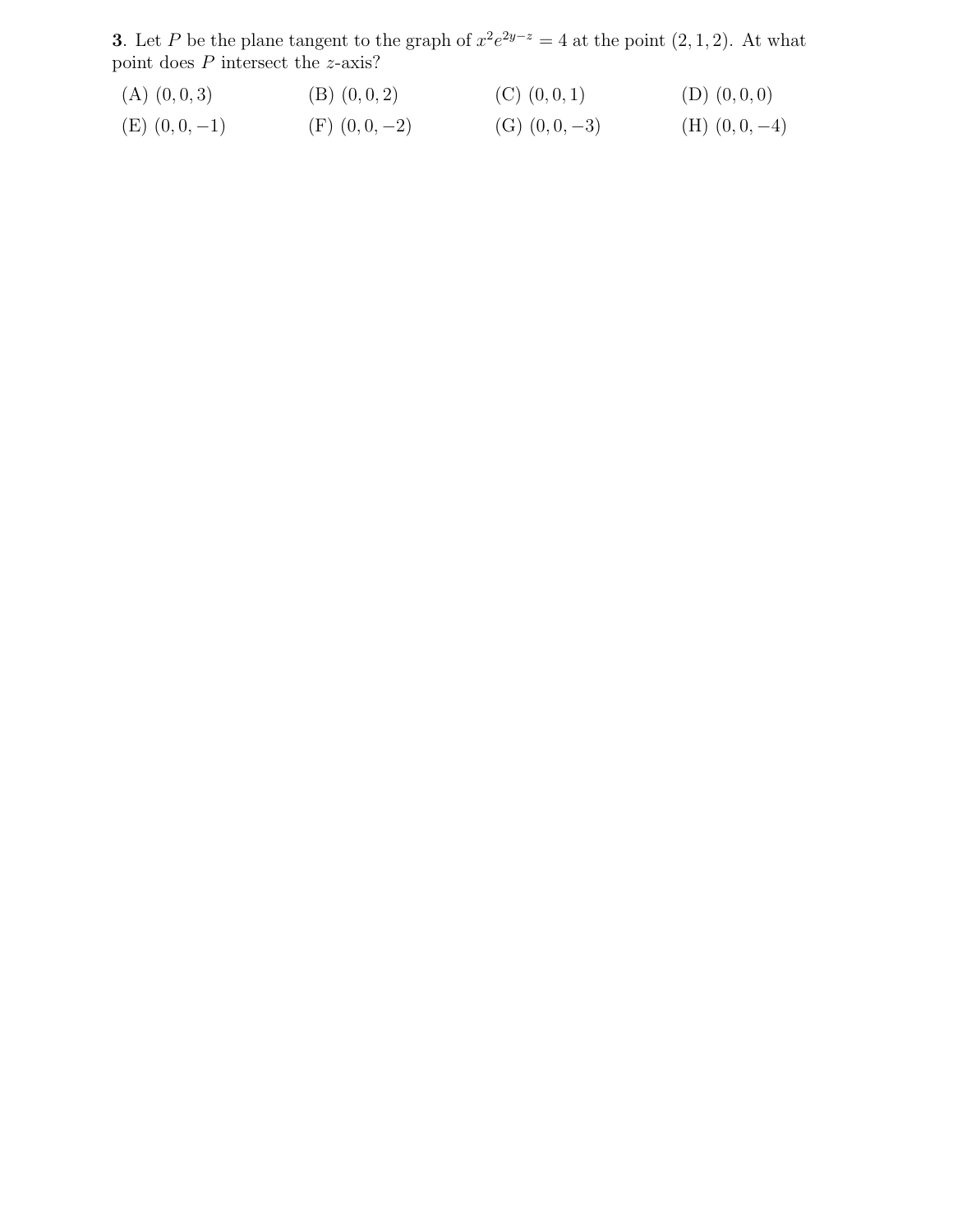4. Calculate the arclength of the curve given parametrically by

$$
x = 2t^3, \qquad y = 6t, \qquad z = \frac{3}{t}
$$

for  $1 \le t \le 3$ .

(A) 8 (B) 
$$
24\sqrt{3}
$$
 (C) 36 (D) 54

(E) 
$$
54\sqrt{3}
$$
 (F)  $\frac{136}{3}$  (G) 81 (H)  $144\sqrt{3}$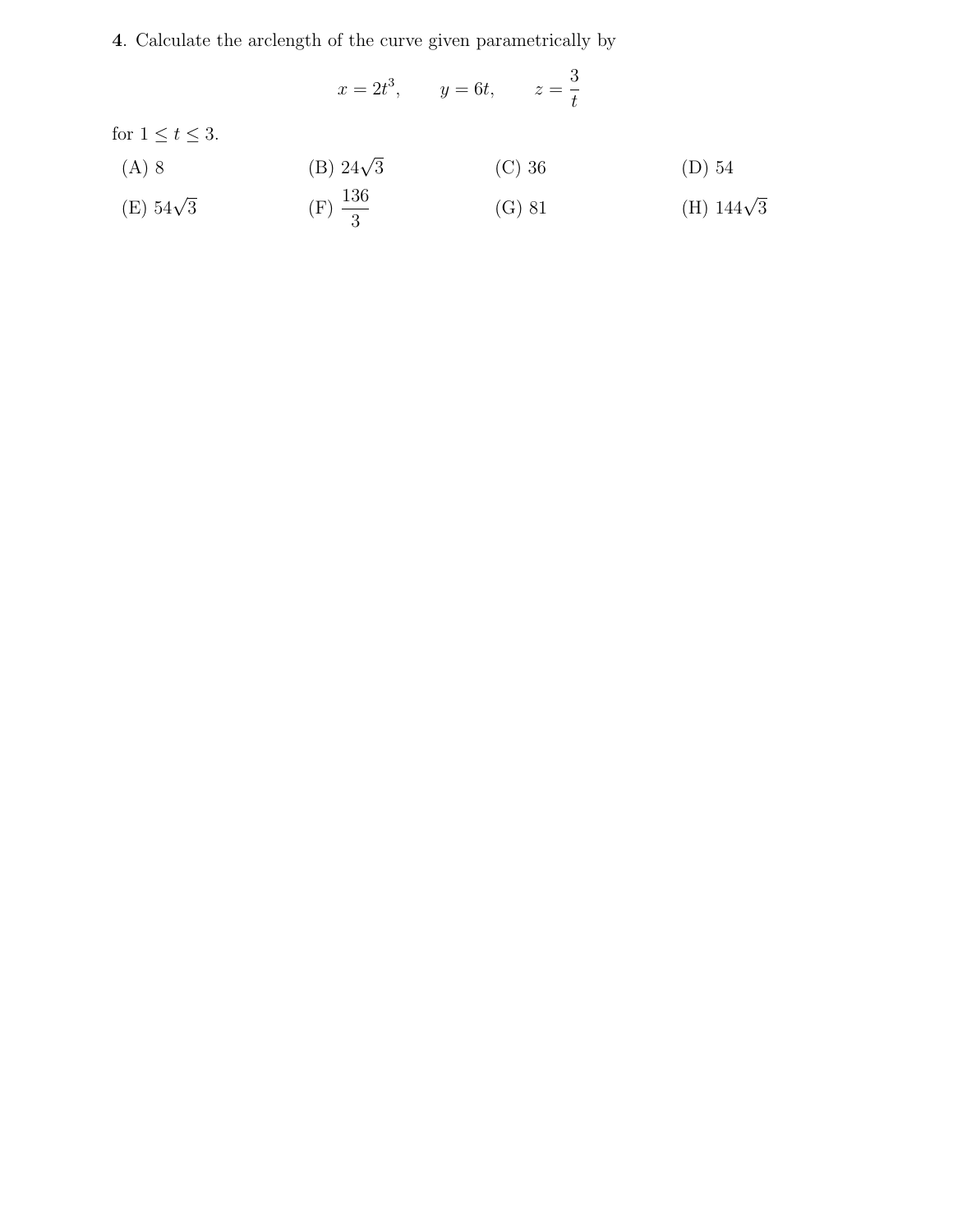5. If three resistors, having resistances are  $R_1$  ohms,  $R_2$  ohms and  $R_3$  ohms respectively, are connected in parallel, then the overall resistance  $R$  of the circuit satisfies the equation

$$
\frac{1}{R} = \frac{1}{R_1} + \frac{1}{R_2} + \frac{1}{R_3}.
$$

At a moment when  $R_1 = 6$  ohms,  $R_2 = 3$  ohms and  $R_3 = 2$  ohms, we have that  $R_1$  is increasing at a rate of 2 ohms/sec,  $R_2$  is increasing at a rate of 4 ohms/sec and  $R_3$  is increasing at a rate of 6 ohms/sec. How fast is the overall resistance  $R$  changing?

(A) 6 ohms/sec (B) 4 ohms/sec (C) 2 ohms/sec (D) 1 ohm/sec (E)  $1/2$  ohm/sec (F)  $1/3$  ohm/sec (G)  $1/4$  ohm/sec (H)  $1/6$  ohm/sec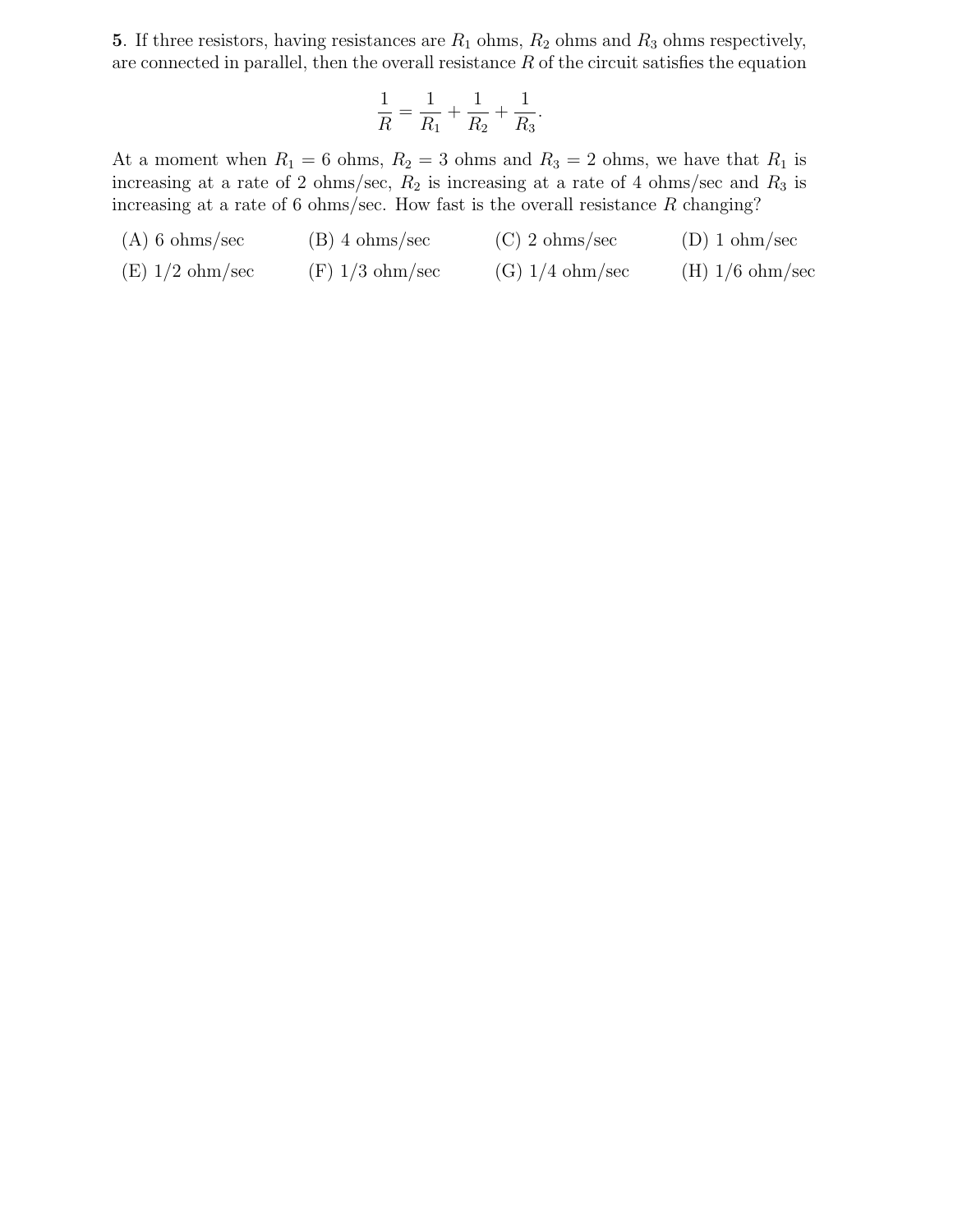**6.** The function  $f(x, y) = 3x^2 + 6xy - y^3$  has

(A) one local maximum and one saddle point

(B) one local minimum and one saddle point

- (C) one local maximum and one local minimum
- (D) two local maxima
- (E) two local minima
- (F) two saddle points
- (G) a local maximum and no other critical points
- (H) a saddle point and no other critical points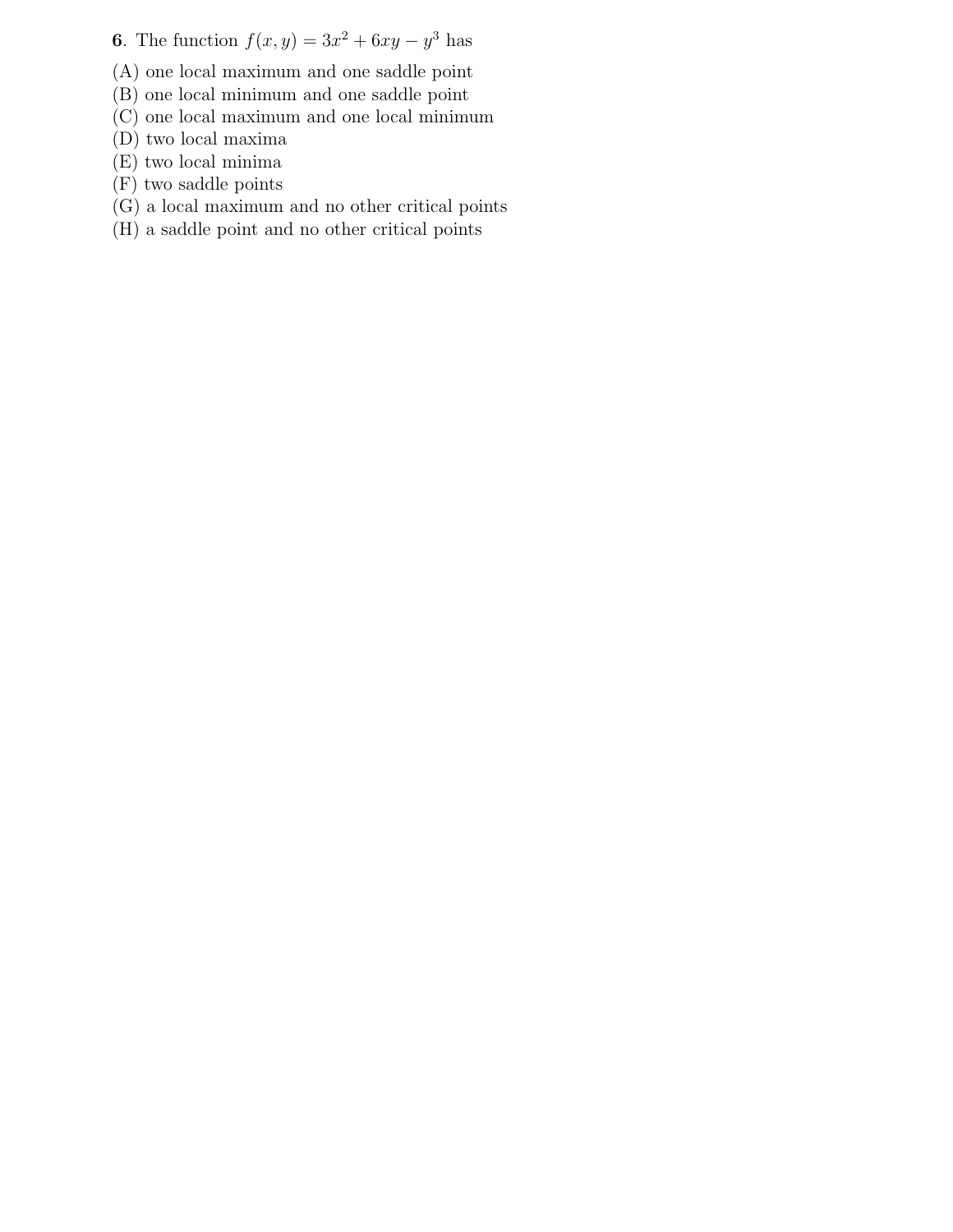7. Find the maximum value of the function  $f(x, y, z) = x + yz$  on the surface of the sphere  $x^2 + y^2 + z^2 = 4$ .

(A) 0  
\n(B) 
$$
\frac{1}{\sqrt{2}}
$$
  
\n(C)  $\frac{1}{2\sqrt{2}}$   
\n(D)  $\frac{3}{2}$   
\n(E) 1  
\n(F)  $\sqrt{2}$   
\n(G)  $\frac{5}{2}$   
\n(G)  $\frac{5}{2}$   
\n(H)  $2\sqrt{2}$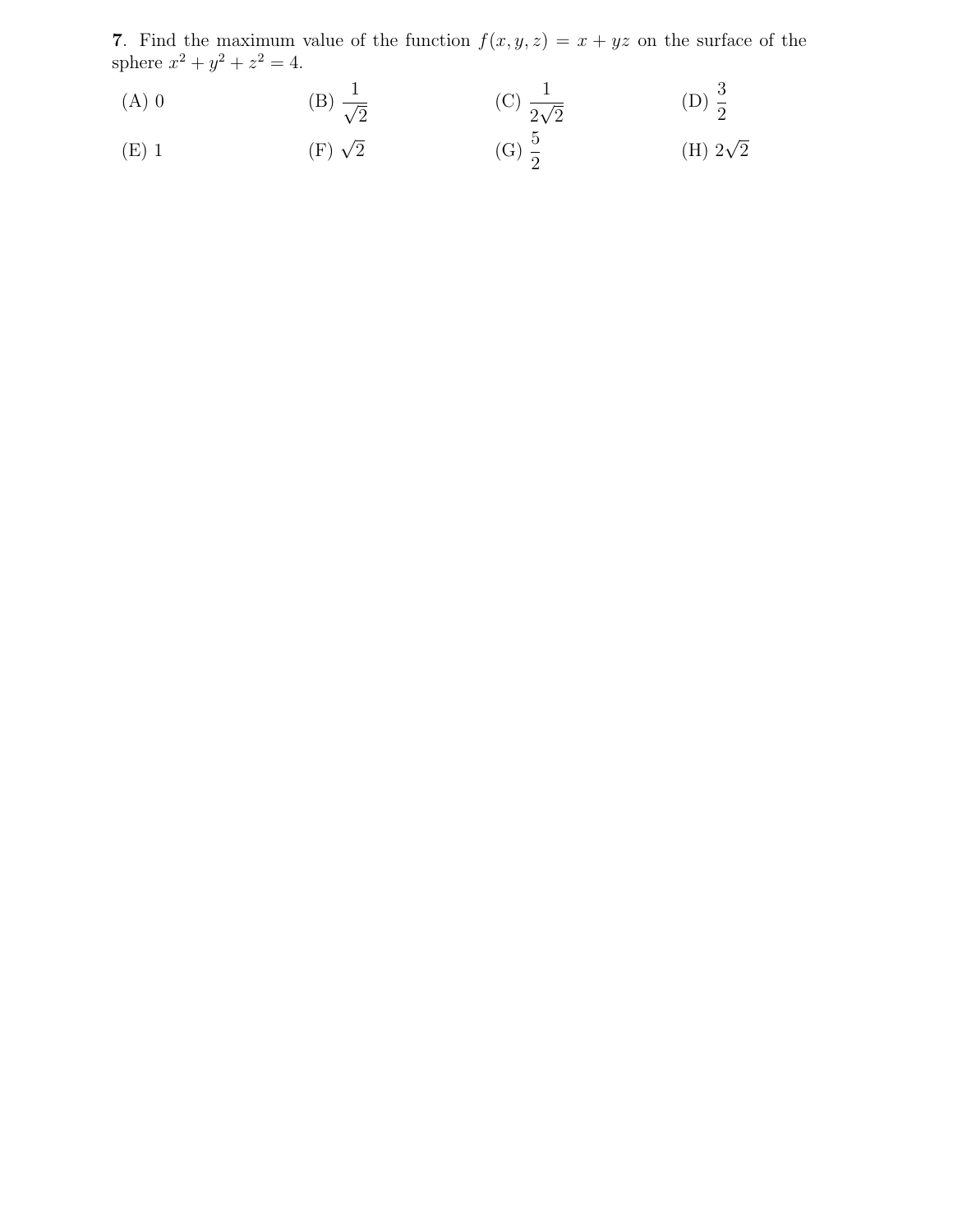8. Calculate  $\iint_T y dA$  where T is the triangular region with vertices (−2, 0), (2, 0) and  $(0, 1).$ 

| (A) 1/3   | (B) 1/2 | (C) $2/3$ | $(D)$ 1 |
|-----------|---------|-----------|---------|
| $(E)$ 4/3 | (F) 3/2 | (G) 5/3   | $(H)$ 2 |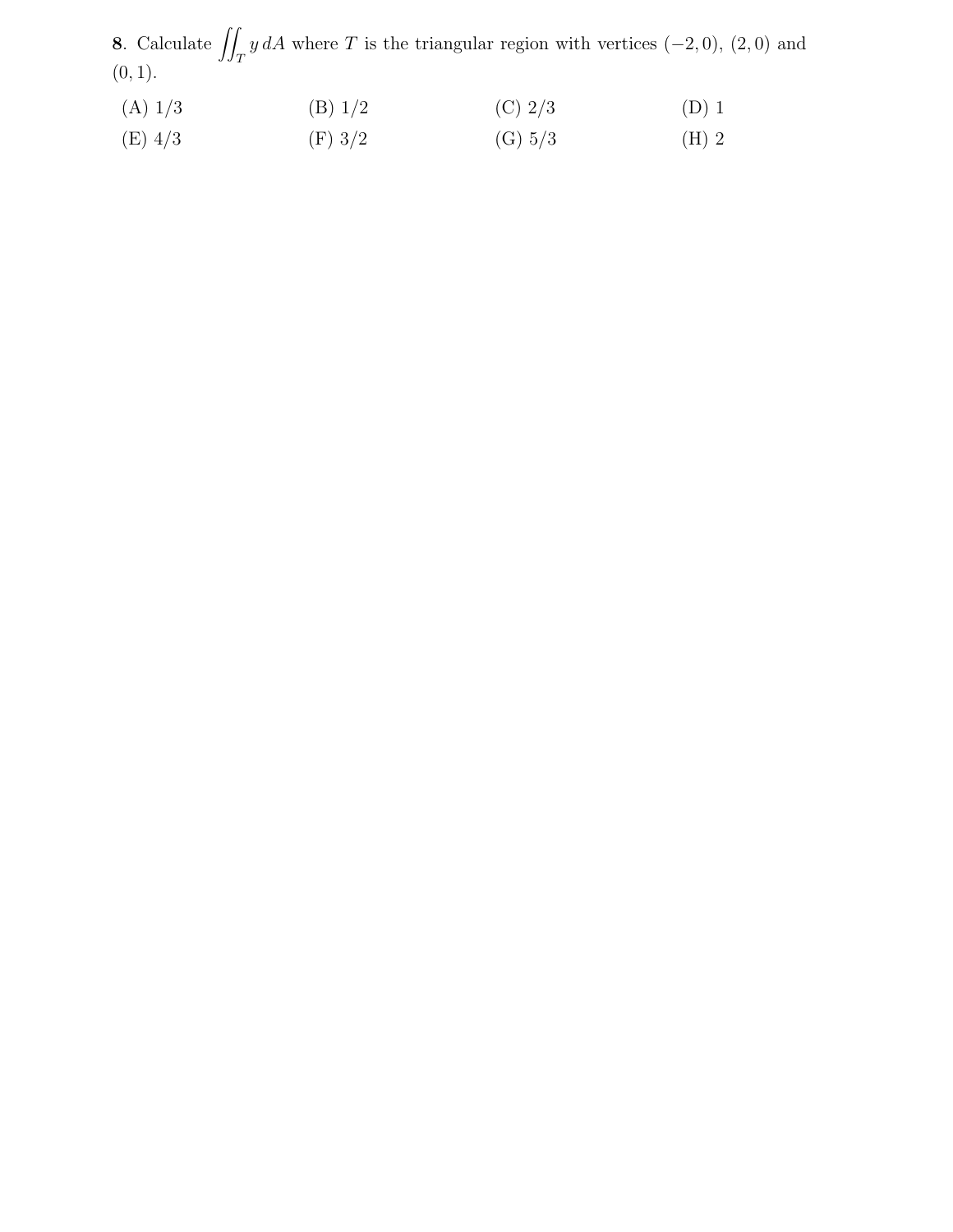9. Calculate 
$$
\int_0^{\pi/3} \int_{y^2}^{\pi^2/9} \frac{\sin \sqrt{x}}{x} dx dy
$$
  
\n(A) 0  
\n(B)  $\frac{\sqrt{3}}{2}$   
\n(C)  $\frac{\sqrt{3}}{6}$   
\n(D) 1  
\n(E)  $\sqrt{3}$   
\n(F) 2  
\n3  
\n(C)  $\frac{\sqrt{3}}{6}$   
\n(D) 1  
\n(E)  $\sqrt{3}$   
\n(E)  $\sqrt{3}$   
\n(E) 2 $\sqrt{3}$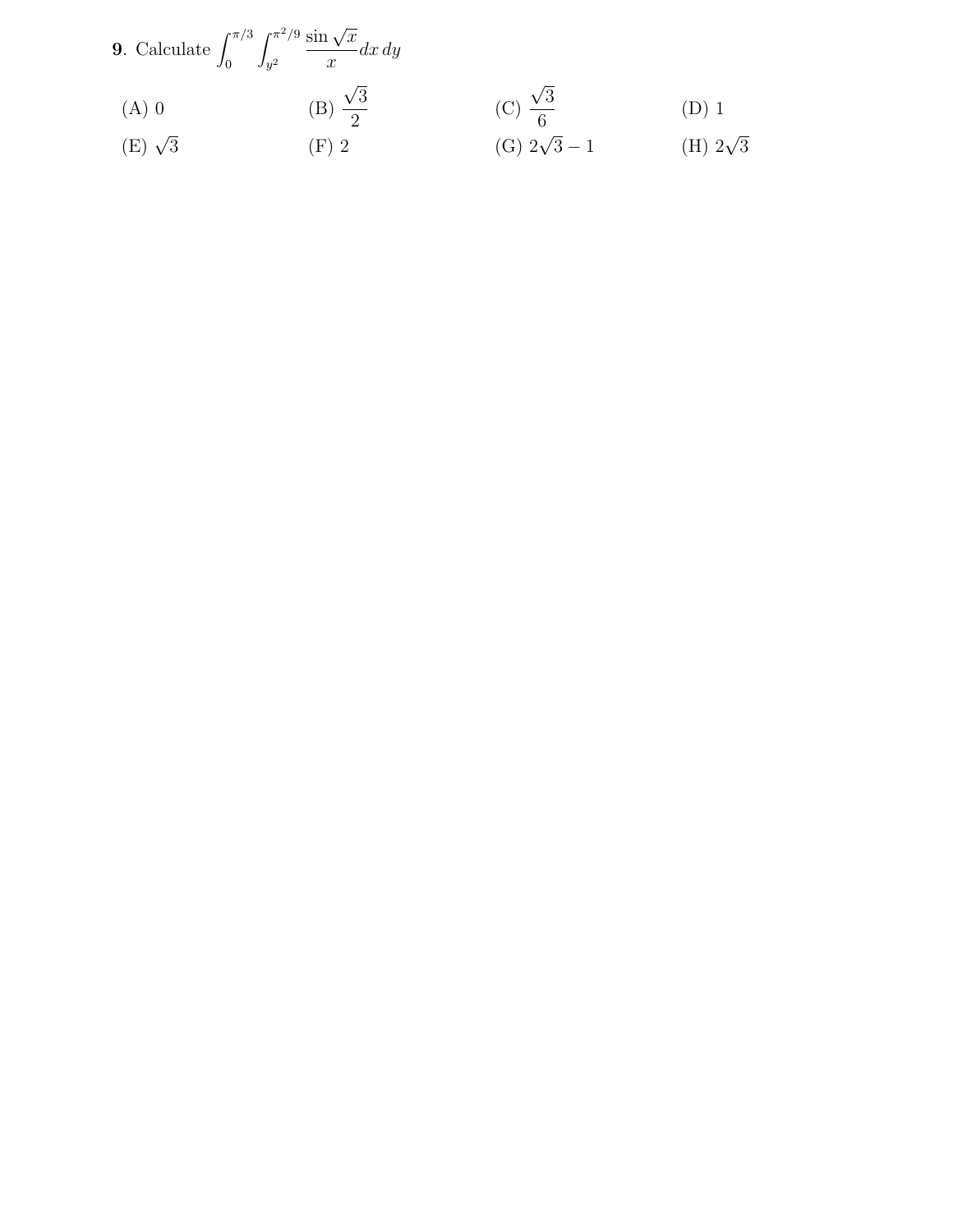10. Find the volume of the solid bounded above by the plane  $z = 1$  and below by the surface  $z = e^{x^2 + y^2 - 4}$ .

(A) 
$$
\pi(3 + e^4)
$$
 \t\t (B)  $\pi(5 - e^{-4})$  \t\t (C)  $\pi(4 + e^4)$  \t\t (D)  $\pi(2 + e^4)$ 

(E) 
$$
\pi(2 - e^{-4})
$$
 (F)  $\pi(5 + e^{4})$  (G)  $\pi(4 - e^{-4})$  (H)  $\pi(3 + e^{-4})$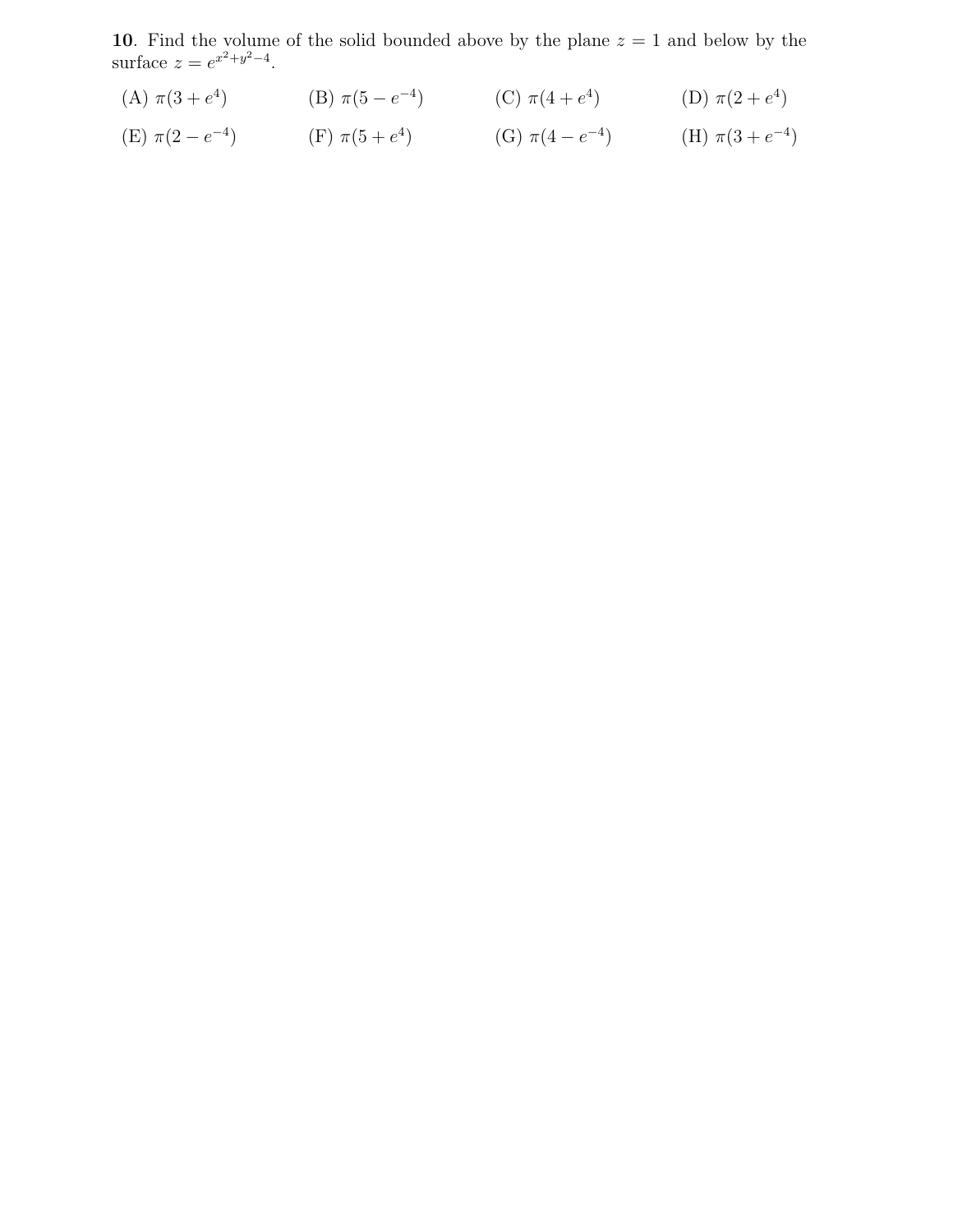11. Let R be the region in the plane bounded by the lines  $2x + y = 0$ ,  $2x + y = 2$ ,  $x - y = 1$  and  $x - y = 3$ . Calculate

$$
\iint_R (x+2y) \, dA.
$$

(A change of coordinates will help.)

(A) 
$$
-\frac{5}{3}
$$
 \t(B)  $-\frac{4}{3}$  \t(C)  $-\frac{2}{3}$  \t(D)  $-\frac{1}{3}$   
\n(E)  $\frac{1}{3}$  \t(F)  $\frac{2}{3}$  \t(G)  $\frac{4}{3}$  \t(H)  $\frac{5}{3}$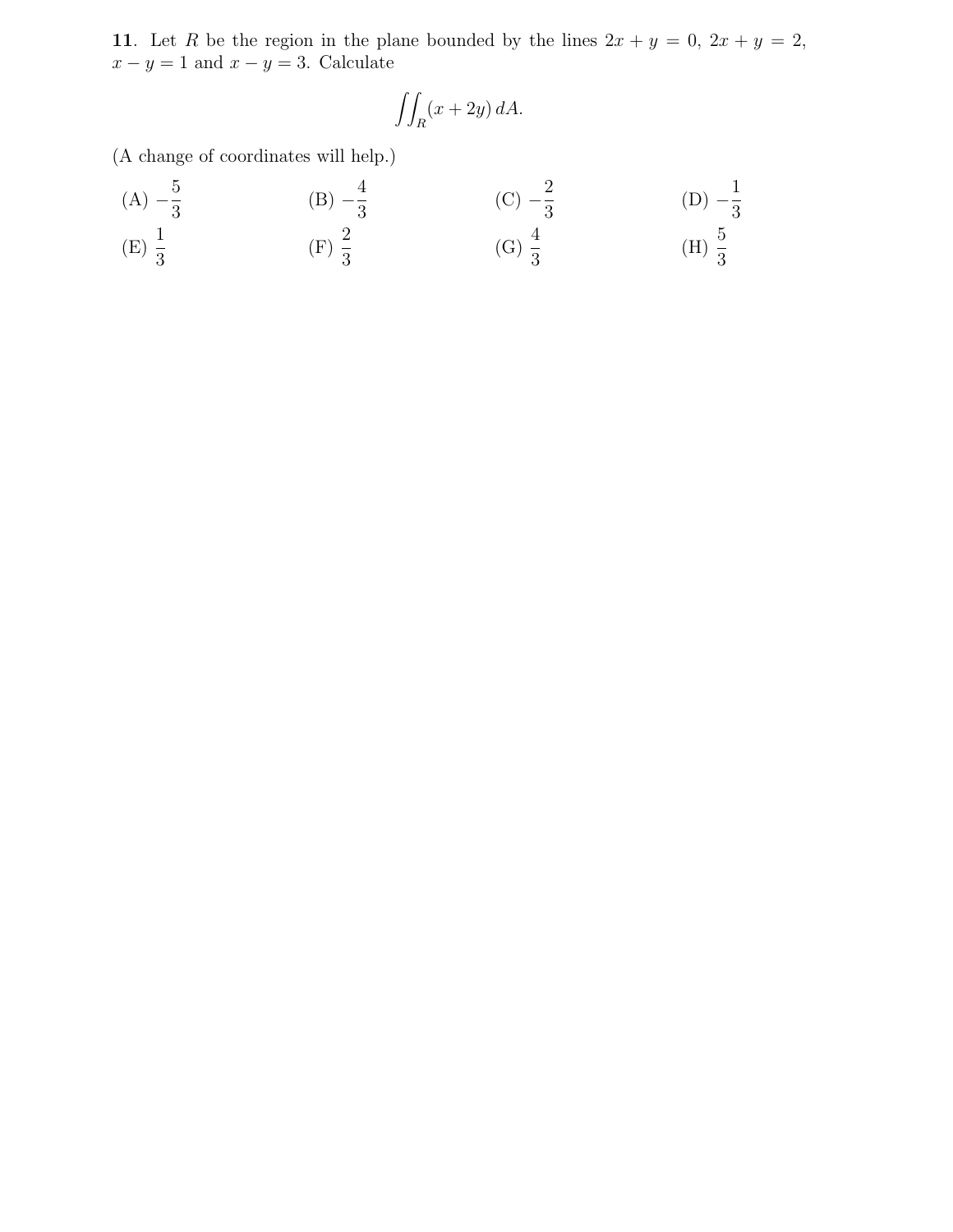**12**. Compute the volume of the solid bounded by the four surfaces  $x = z^2$ ,  $x = 4 + 3z$ ,  $x + y = 0$  and  $x + y = 1$ 

(A) 
$$
\frac{8}{3}
$$
 \t(B)  $\frac{13}{2}$  \t(C)  $\frac{22}{3}$  \t(D)  $\frac{25}{2}$   
\n(E) 12 \t(F)  $\frac{35}{3}$  \t(G)  $\frac{27}{2}$  \t(H)  $\frac{50}{3}$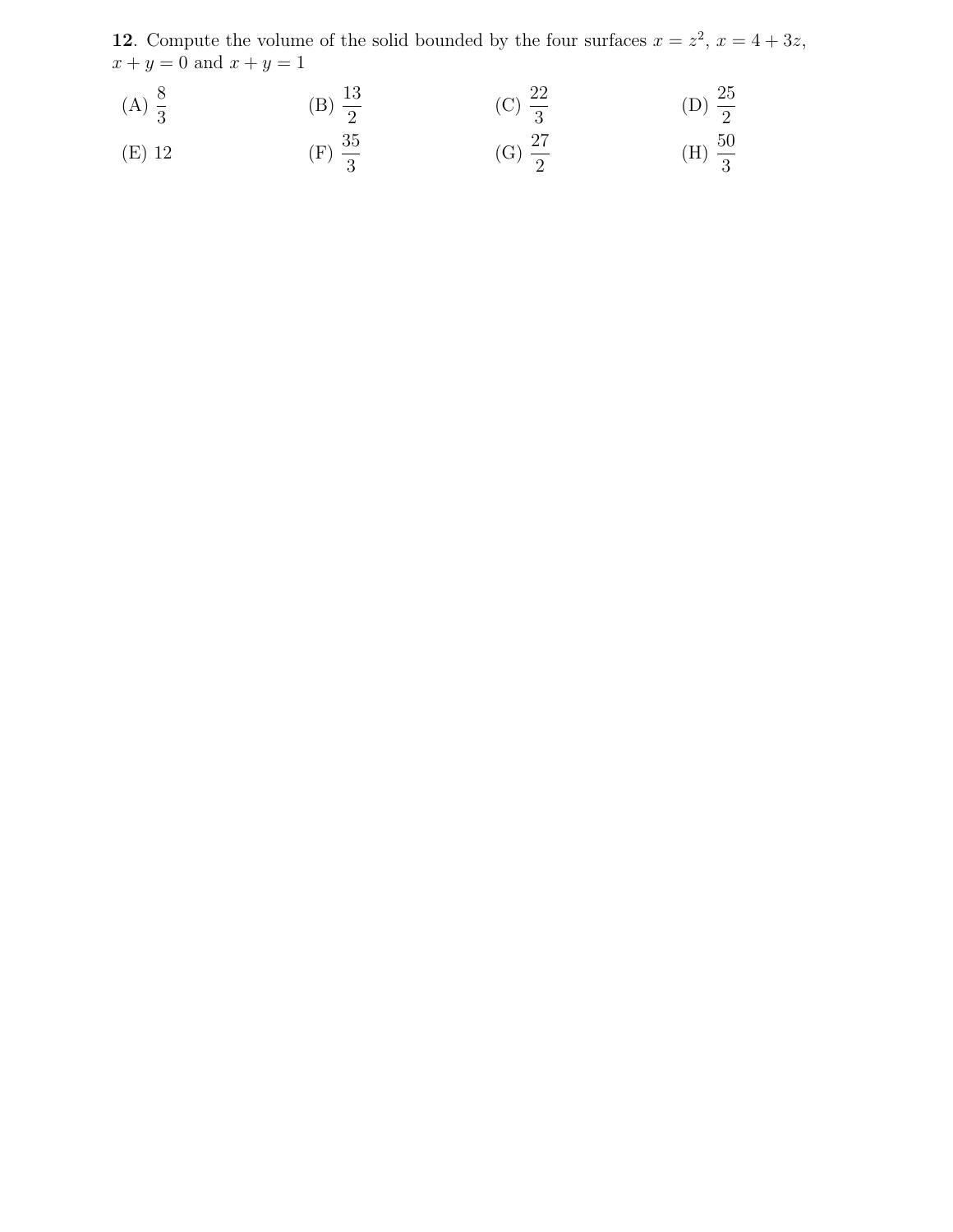## 13. Compute the work done by the force field

$$
\vec{F} = (8xe^y + \cos x)\,\mathbf{i} + (4x^2e^y + 4y^3)\,\mathbf{j}
$$

along the path  $\mathbf{c}(t) = (t - t^2, t)$  for  $0 \le t \le 1$ .

(A) 0 \t\t (B) 
$$
\frac{1}{4}
$$
 \t\t (C) 1 \t\t (D) -1

(E) 
$$
-\frac{1}{2}
$$
 \t\t (F)  $-\frac{1}{4}$  \t\t (G)  $-2$  \t\t (H) 2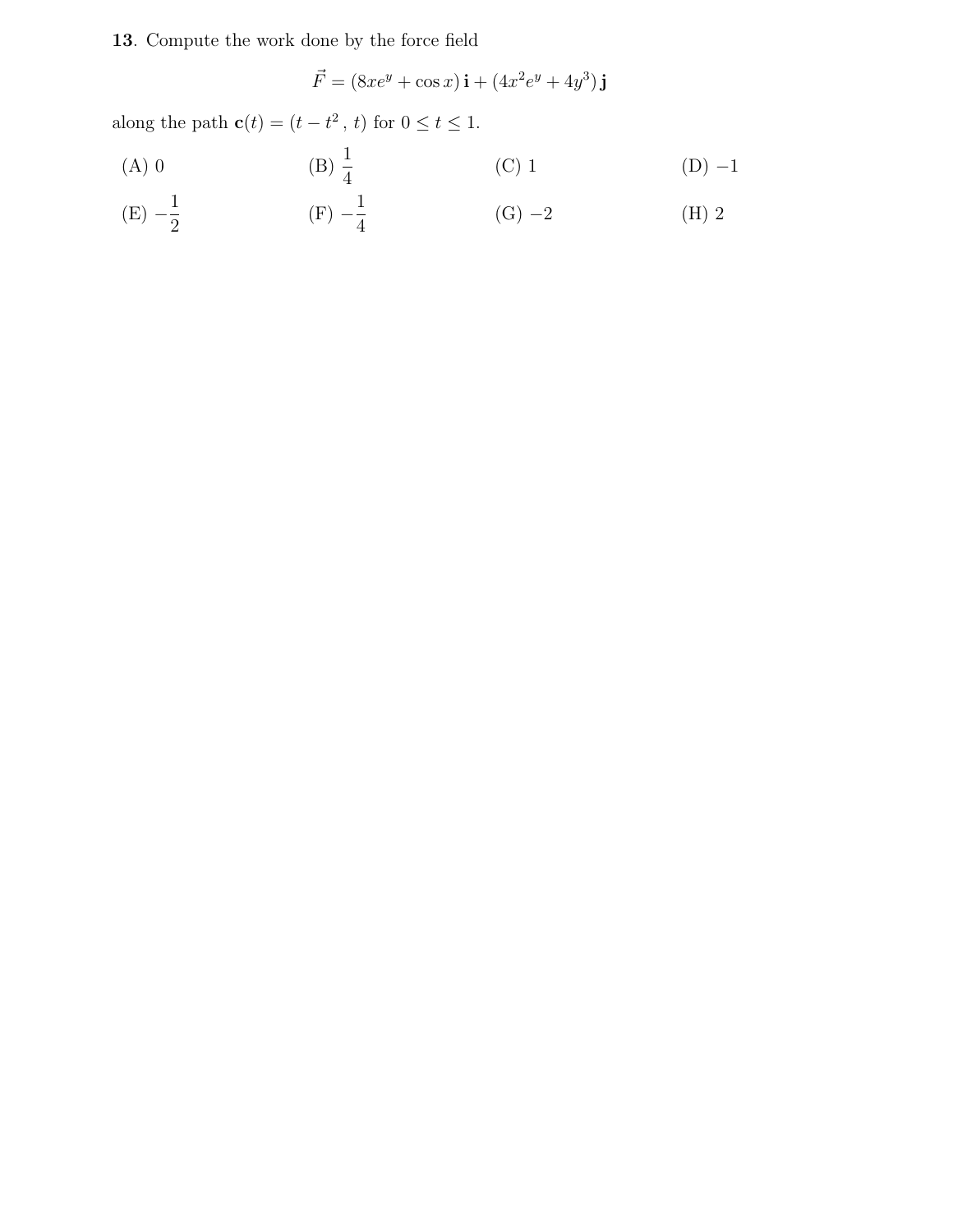## 14. Evaluate

$$
\int_C (12x^2y^5 + 2x) \, dx + (20x^3y^4 + 3x) \, dy
$$

where C is the unit circle  $x^2 + y^2 = 1$ , traversed counter-clockwise.

(A) 0 (B) 
$$
\pi
$$
 (C)  $\frac{\pi}{2}$  (D)  $2\pi$ 

(E) 
$$
\frac{\pi}{3}
$$
 \t\t (F)  $3\pi$  \t\t (G)  $\frac{\pi}{4}$  \t\t (H)  $4\pi$